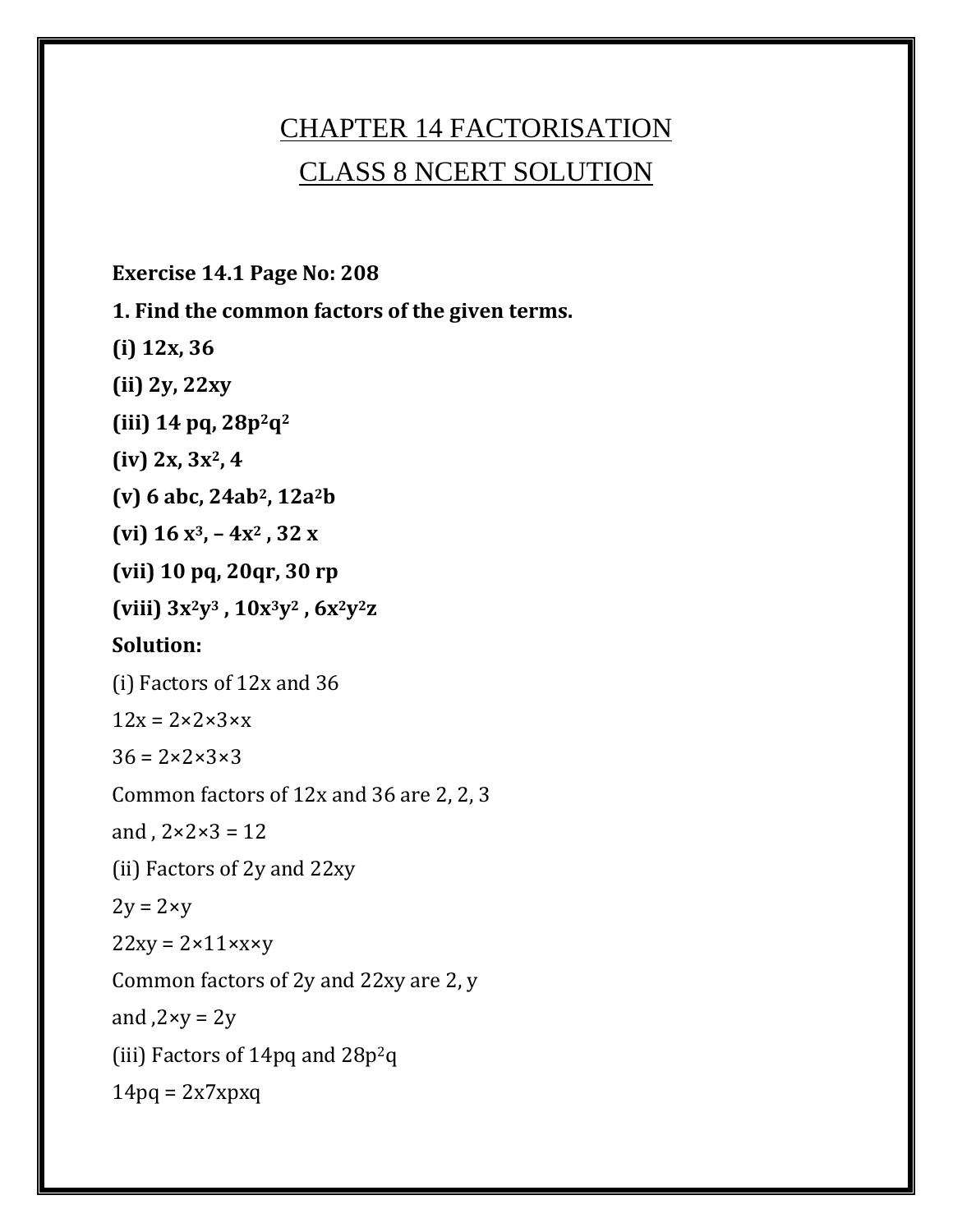```
28p^2q = 2x2x7xpxpxqCommon factors of 14 pq and 28 p^2q are 2, 7, p, q
and, 2x7xpxq = 14pq(iv) Factors of 2x, 3x^2 and 42x = 2 \times x3x^2 = 3 \times x \times x4 = 2 \times 2Common factors of 2x, 3x^2 and 4 is 1.
(v) Factors of 6abc, 24ab^2 and 12a^2b6abc = 2 \times 3 \times a \times b \times c24ab^2 = 2 \times 2 \times 2 \times 3 \times ax12 a^2 h = 2 \times 2 \times 3 \times 3 \times 3 \times hCommon factors of 6 abc, 24ab<sup>2</sup> and 12a<sup>2</sup>b are 2, 3, a, b
and, 2 \times 3 \times a \times b = 6ab(vi) Factors of 16x^3, -4x<sup>2</sup>and 32x16 x^3 = 2 \times 2 \times 2 \times 2 \times x \times x \times x-4x^2 = -1 \times 2 \times 2 \times x \times x32x = 2 \times 2 \times 2 \times 2 \times 2Common factors of 16 x<sup>3</sup>, - 4x<sup>2</sup> and 32x are 2,2, x
and, 2 \times 2 \times x = 4x(vii) Factors of 10 pq, 20qr and 30rp
10 pg = 2 \times 5 \times p \times q20qr = 2 \times 2 \times 5 \times q \times r30rp= 2×3×5×r×p
Common factors of 10 pq, 20qr and 30rp are 2, 5
and, 2 \times 5 = 10(viii) Factors of 3x^2y^3, 10x^3y^2 and 6x^2y^2z
```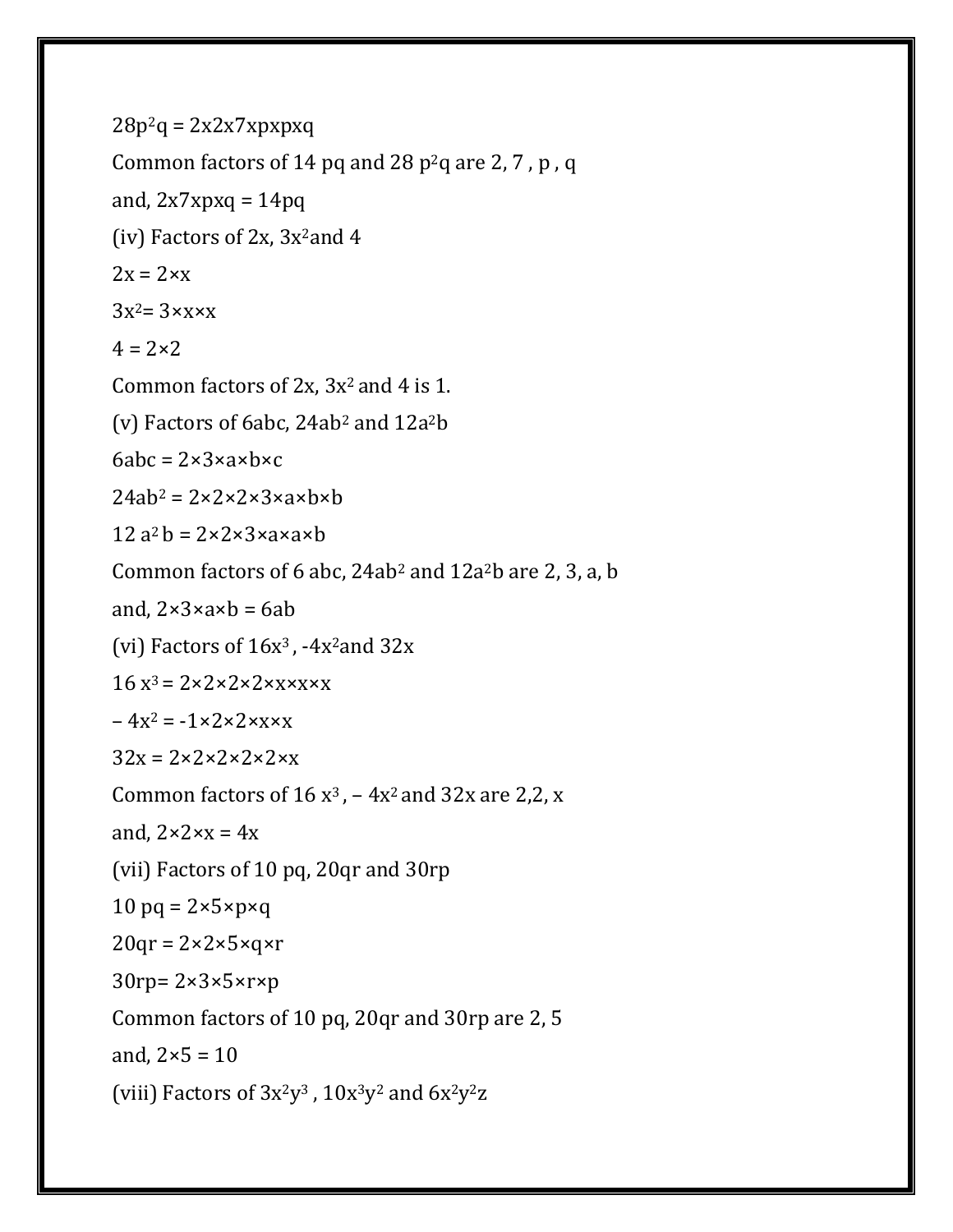$3x^2y^3 = 3xxxxxyxyxy$ 

 $10x^3y^2 = 2\times5\times x\times x\times x\times y\times y$ 

 $6x^2y^2z = 3 \times 2 \times x \times x \times y \times y \times z$ 

Common factors of  $3x^2y^3$ ,  $10x^3y^2$  and  $6x^2y^2z$  are  $x^2$ ,  $y^2$ 

and,  $x^2 \times y^2 = x^2y^2$ 

#### **2.Factorise the following expressions**

**(i) 7x–42**

- **(ii) 6p–12q**
- **(iii) 7a2+ 14a**
- **(iv) -16z+20 z<sup>3</sup>**
- **(v) 20l2m+30alm**
- **(vi) 5x2y-15xy<sup>2</sup>**
- **(vii) 10a2-15b2+20c<sup>2</sup>**
- **(viii) -4a2+4ab–4 ca**
- **(ix) x2yz+xy2z +xyz<sup>2</sup>**
- **(x) ax2y+bxy2+cxyz**

**Solution:**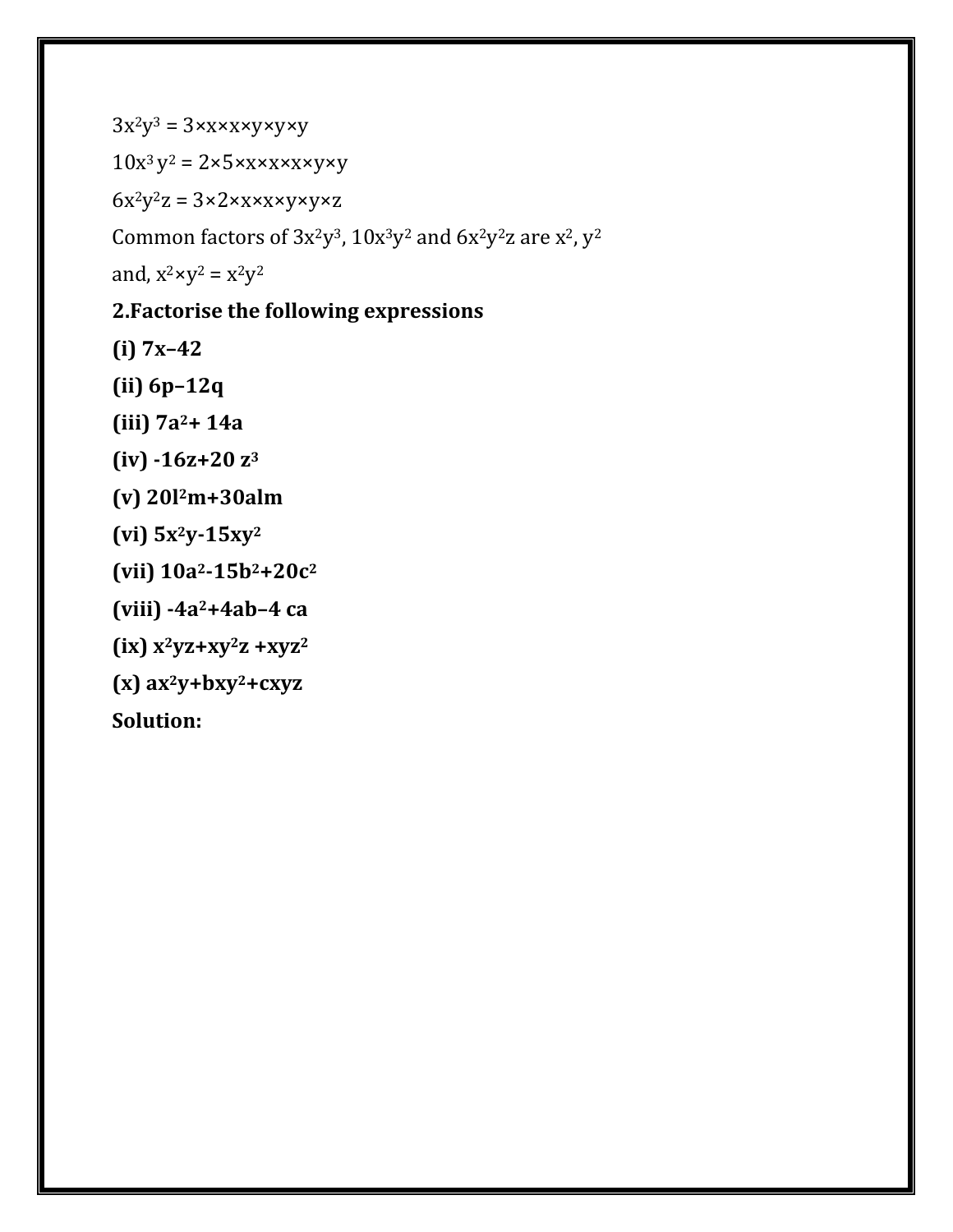$(i)$  7x = 7 x x  $42 = 2 \times 3 \times 7$ The common factor is 7  $\therefore$  7 x - 42 = (7 × x) - (2 × 3 × 7) = 7(x - 6) (*ii*)  $6 p = 2 \times 3 \times p$ 12  $q = 2 \times 2 \times 3 \times q$ The common factors are 2 and 3  $\therefore$  6 p - 12 q = (2 × 3 × p) - (2 × 2 × 3 × q)  $= 2 \times 3 [p - (2 \times q)]$  $= 6(p - 2q)$ (iii)  $7a^2 = 7 \times a \times a$ 14  $a = 2 \times 7 \times a$ The common factors are 7 and a  $\therefore$  7a<sup>2</sup> + 14a = (7 x a x a) + (2 x 7 x a)  $= 7 \times a [a + 2] = 7 a (a + 2)$  $(iv)$  16  $z = 2 \times 2 \times 2 \times 2 \times z$  $20 z<sup>3</sup> = 2 \times 2 \times 5 \times z \times z \times z$ The common factors are 2, 2, and z.  $\therefore$  -16z + 20z  $3 = -(2 \times 2 \times 2 \times 2 \times z) + (2 \times 2 \times 5 \times z \times z \times z)$  $= (2 \times 2 \times z)$   $[-(2 \times 2) + (5 \times z \times z)]$  $= 4z(-4 + 5z^{2})$ (v)  $20 l<sup>2</sup> m = 2 \times 2 \times 5 \times l \times l \times m$ 30  $\alpha lm = 2 \times 3 \times 5 \times \alpha \times l \times m$ The common factors are  $2, 5, l$  and m  $\therefore 20 l^2 m + 30 a l m = (2 \times 2 \times 5 \times l \times l \times m) + (2 \times 3 \times 5 \times a \times l \times m)$  $= (2 \times 5 \times l \times m) [(2 \times l) + (3 \times a)]$  $= 10$  lm  $(2l + 3a)$  $(vi)$   $5x^2y = 5 \times x \times x \times y$ 15 xy<sup>2</sup> =  $3 \times 5 \times x \times y \times y$ The common factors are 5, x, and y  $5x^2y - 15xy^2 = (5 \times x \times x \times y) - (3 \times 5 \times x \times y \times y)$  $= 5 \times x \times y[x - (3 \times y)]$  $= 5xy(x - 3y)$ (vii)  $10a^2 - 15b^2 + 20c^2$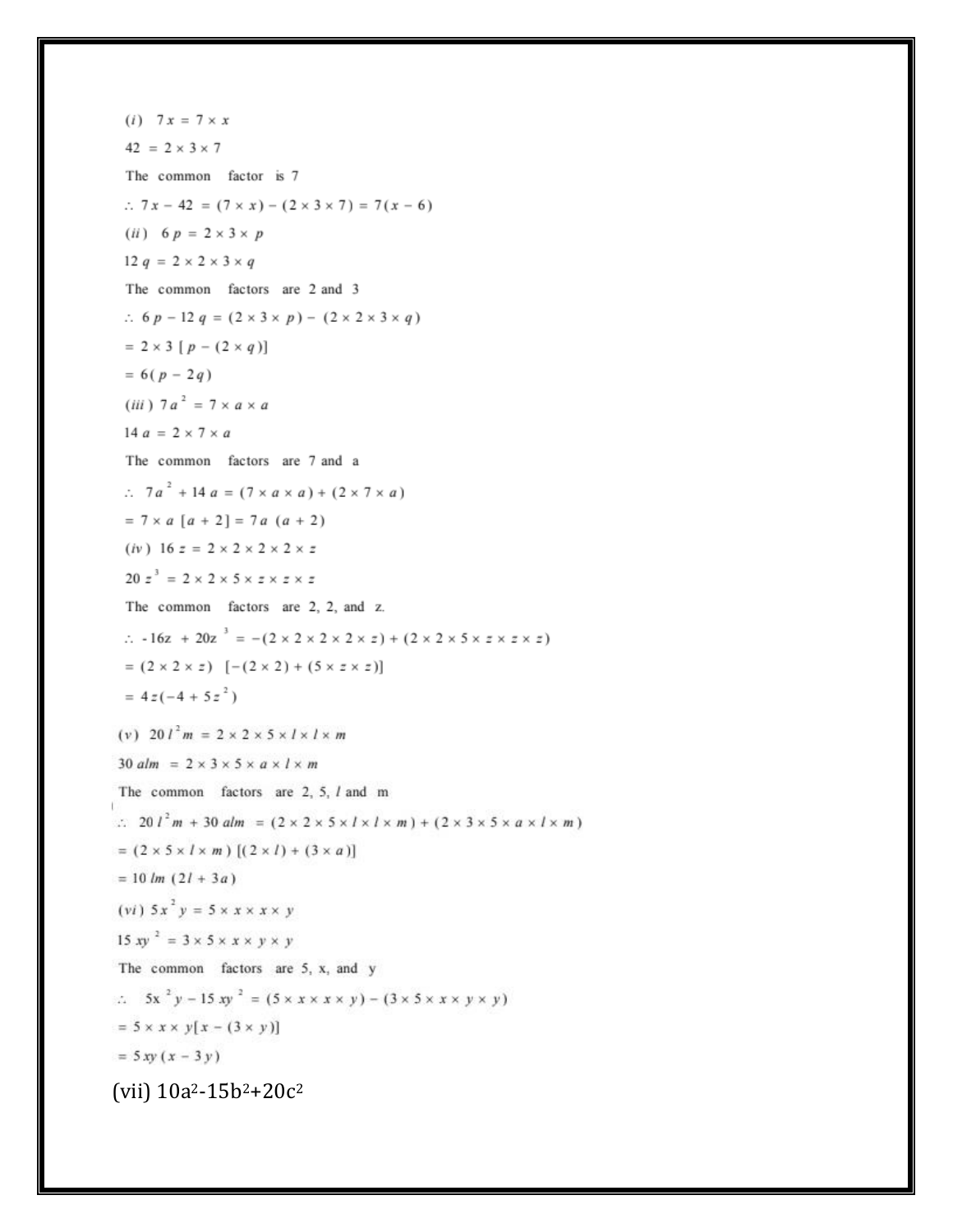```
10a^2 = 2 \times 5 \times axa-15b^2 = -1\times3\times5\times b\times b20c^2 = 2 \times 2 \times 5 \times c \times cCommon factor of 10 a^2, 15b^2 and 20c^2 is 5
10a^2-15b^2+20c^2 = 5(2a^2-3b^2+4c^2)(viii) - 4a^2 + 4ab - 4ca-4a^2 = -1 \times 2 \times 2 \times 3 \times a4ab = 2 \times 2 \times axb-4ca = -1 \times 2 \times 2 \times c \times aCommon factor of -4a^2, 4ab, -4ca are 2, 2, a i.e. 4a
So,
-4a^2+4 ab-4 ca = 4a(-a+b-c)
(ix) x^2yz+xy^2z+xyz^2x^2yz = x \times x \times y \times zxy^2z = x \times y \times y \times zxyz^2 = x \times y \times z \times zCommon factor of x^2yz, xy^2z and xyz^2 are x, y, z i.e. xyzNow, x^2yz+xy^2z+xyz^2=xyz(x+y+z)(x) ax<sup>2</sup>y+bxy<sup>2</sup>+cxyz
ax^2y = axxxxxybxy^2 = b \times x \times y \times ycxyz = c \times x \times y \times zCommon factors of a x^2y, bxy<sup>2</sup> and cxyz are xy
Now, ax^2y+bxy^2+cxyz = xy(ax+by+cz)3. Factorise.
(i) x2+xy+8x+8y
(ii) 15xy–6x+5y–2
```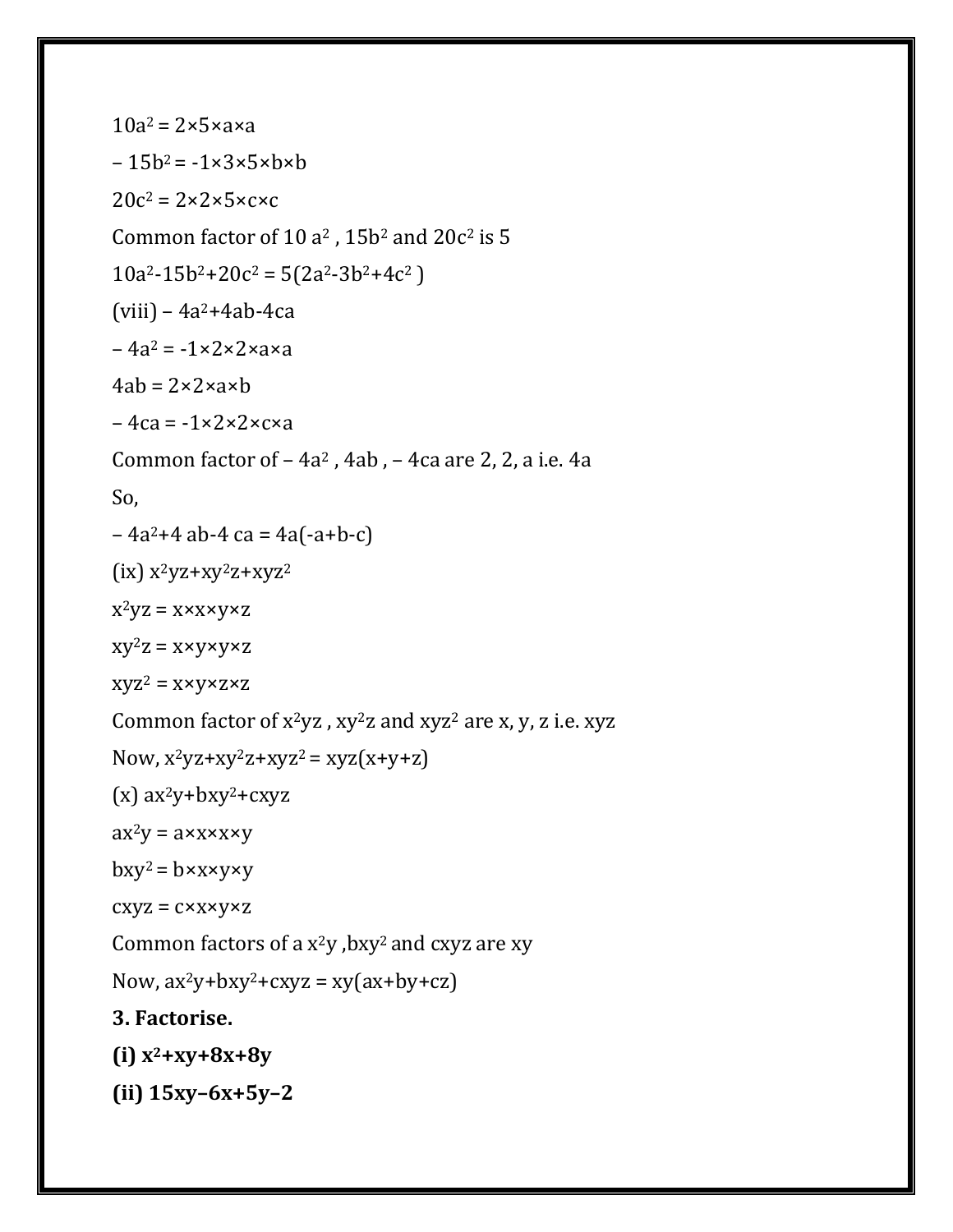```
(iii) ax+bx–ay–by
(iv) 15pq+15+9q+25p
(v) z–7+7xy–xyz
```
#### **Solution**:

```
(i) x^2 + xy + 8x + 8y = x \times x + x \times y + 8 \times x + 8 \times y= x(x + y) + 8(x + y)=(x + y) (x + 8)(ii) 15 xy - 6x + 5y - 2 = 3 \times 5 \times x \times y - 3 \times 2 \times x + 5xy - 2= 3x(5y - 2) + 1(5y - 2)= (5y - 2) (3x + 1)(iii) ax + bx - ay - by = a \times x + b \times x - a \times y - b \times y= x(a + b) - y(a + b)= (a + b) (x - y)(iv) 15 pq + 15 + 9q + 25 p = 15 pq + 9q + 25 p + 15
= 3 \times 5 \times p \times q + 3 \times 3 \times q + 5 \times 5 \times p + 3 \times 5= 3q (5p + 3) + 5 (5p + 3)= (5p + 3) (3q + 5)(v) z - 7 + 7xy - xyz = z - x \times y \times z - 7 + 7 \times x \times y= z (1 - xy) - 7 (1 - xy)= (1 - xy) (z - 7)
```
Exercise 14.2 Page No: 223

**1. Factorise the following expressions.**

**(i)** a <sup>2</sup>+8a+16

**(ii) p2–10p+25**

**(iii) 25m2+30m+9**

**(iv) 49y2+84yz+36z<sup>2</sup>**

**(v) 4x2–8x+4**

**(vi) 121b2–88bc+16c<sup>2</sup>**

**(vii) (l+m)2–4lm (Hint: Expand (l+m)<sup>2</sup> first)**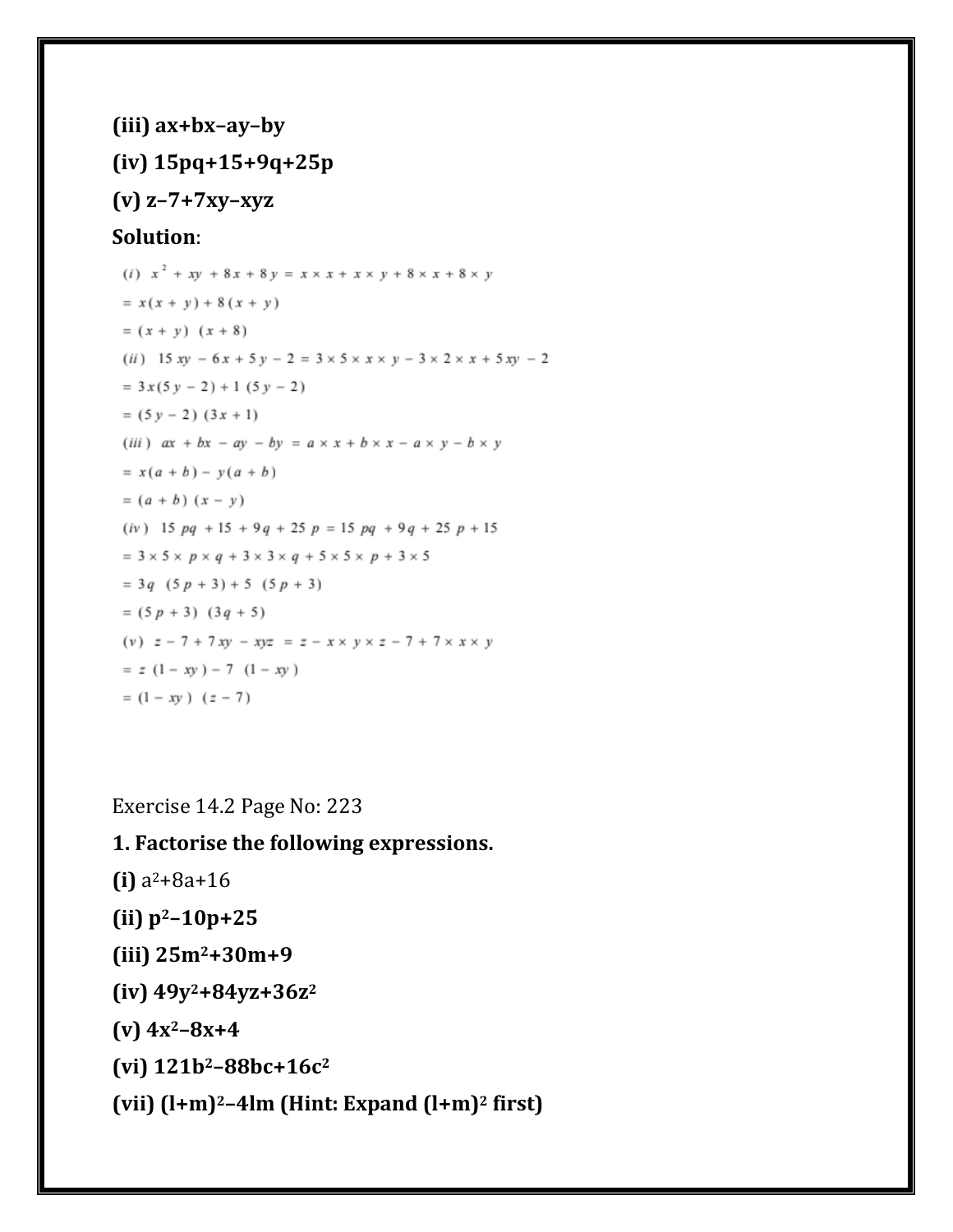```
(viii) a4+2a2b2+b4
Solution:
(i) a^2+8a+16= a^2 + 2 \times 4 \times a + 4^2= (a+4)^2Using identity: (x+y)^2 = x^2 + 2xy + y^2(ii) p^2 - 10p + 25= p^2 - 2 \times 5 \times p + 5^2= (p-5)^2Using identity: (x-y)^2 = x^2-2xy+y^2(iii) 25m2+30m+9
= (5m)^2 - 2 \times 5m \times 3 + 3^2= (5m+3)^2Using identity: (x+y)^2 = x^2 + 2xy + y^2(iv) 49y2+84yz+36z2
=(7y)^{2}+2\times7y\times6z+(6z)^{2}= (7y+6z)^2Using identity: (x+y)^2 = x^2 + 2xy + y^2(v) 4x<sup>2</sup>-8x+4
= (2x)^{2}-2 \times 4x+2^{2}= (2x-2)^2Using identity: (x-y)^2 = x^2-2xy+y^2(vi) 121b2-88bc+16c2
= (11b)^{2-2 \times 11b \times 4c + (4c)^{2}}= (11b-4c)^2Using identity: (x-y)^2 = x^2-2xy+y^2(vii) (l+m)^2-4lm (Hint: Expand (l+m)^2 first)
```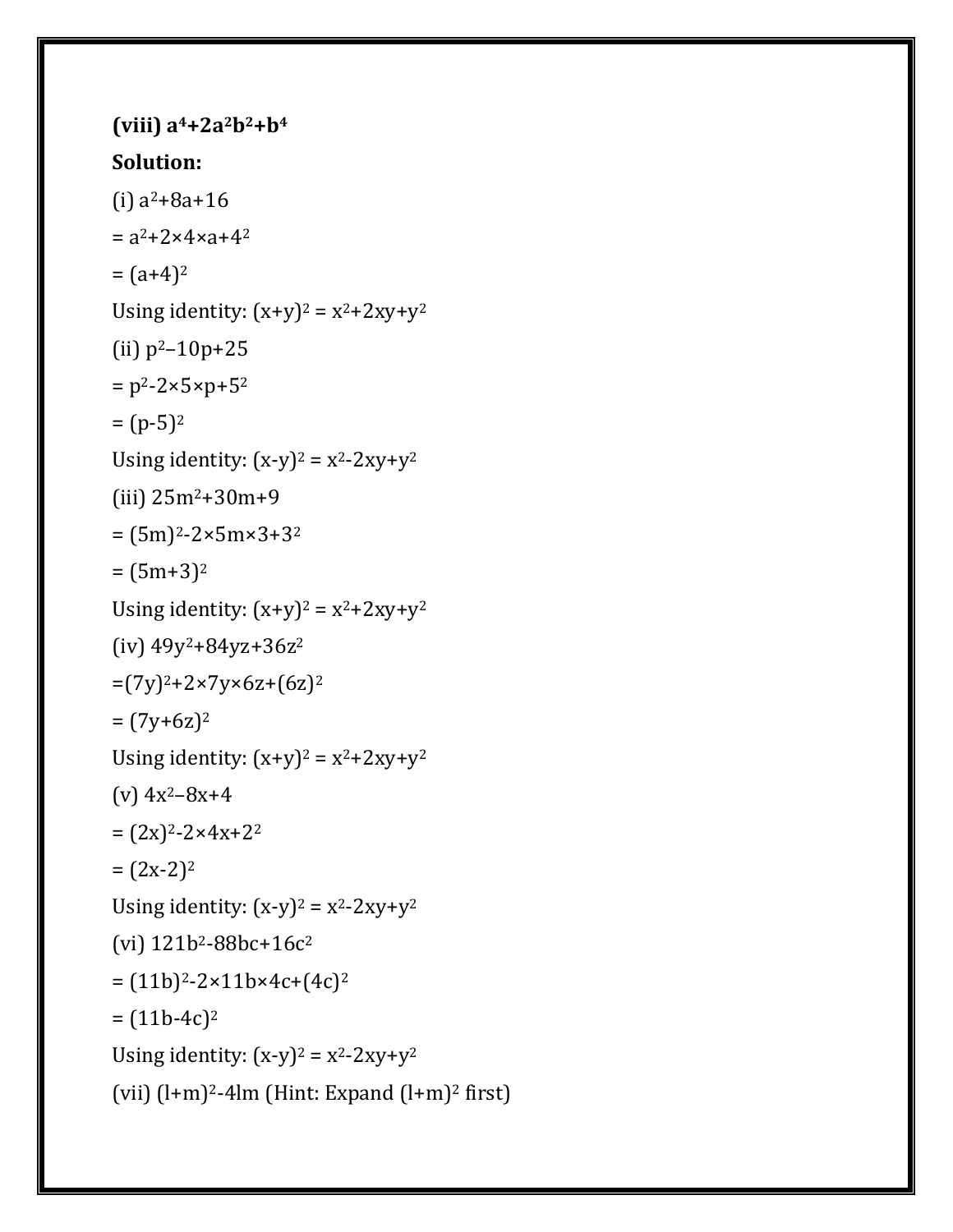```
Expand (l+m)^2 using identity: (x+y)^2 = x^2 + 2xy + y^2(l+m)^{2}-4lm = l^{2}+m^{2}+2lm-4lm= 12 + m^2 - 2lm= (l-m)^2Using identity: (x-y)^2 = x^2-2xy+y^2(viii) a^4 + 2a^2b^2 + b^4= (a^2)^2 + 2 \times a^{2 \times} b^2 + (b^2)^2= (a^2+b^2)^2Using identity: (x+y)^2 = x^2 + 2xy + y^22. Factorise.
(i) 4p2–9q2
(ii) 63a2–112b2
(iii) 49x2–36
(iv) 16x5–144x3 differ
(v) (l+m)2-(l-m) 2
(vi) 9x2y2–16
(x^{2}-2xy+y^{2})-z^{2}(viii) 25a2–4b2+28bc–49c2
Solution:
(i) 4p^2-9q^2=(2p)^{2}-(3q)^{2}= (2p-3q)(2p+3q)Using identity: x^2-y^2 = (x+y)(x-y)(ii) 63a^2 - 112b^2= 7(9a^2 - 16b^2)= 7((3a)^{2}-(4b)^{2})= 7(3a+4b)(3a-4b)
```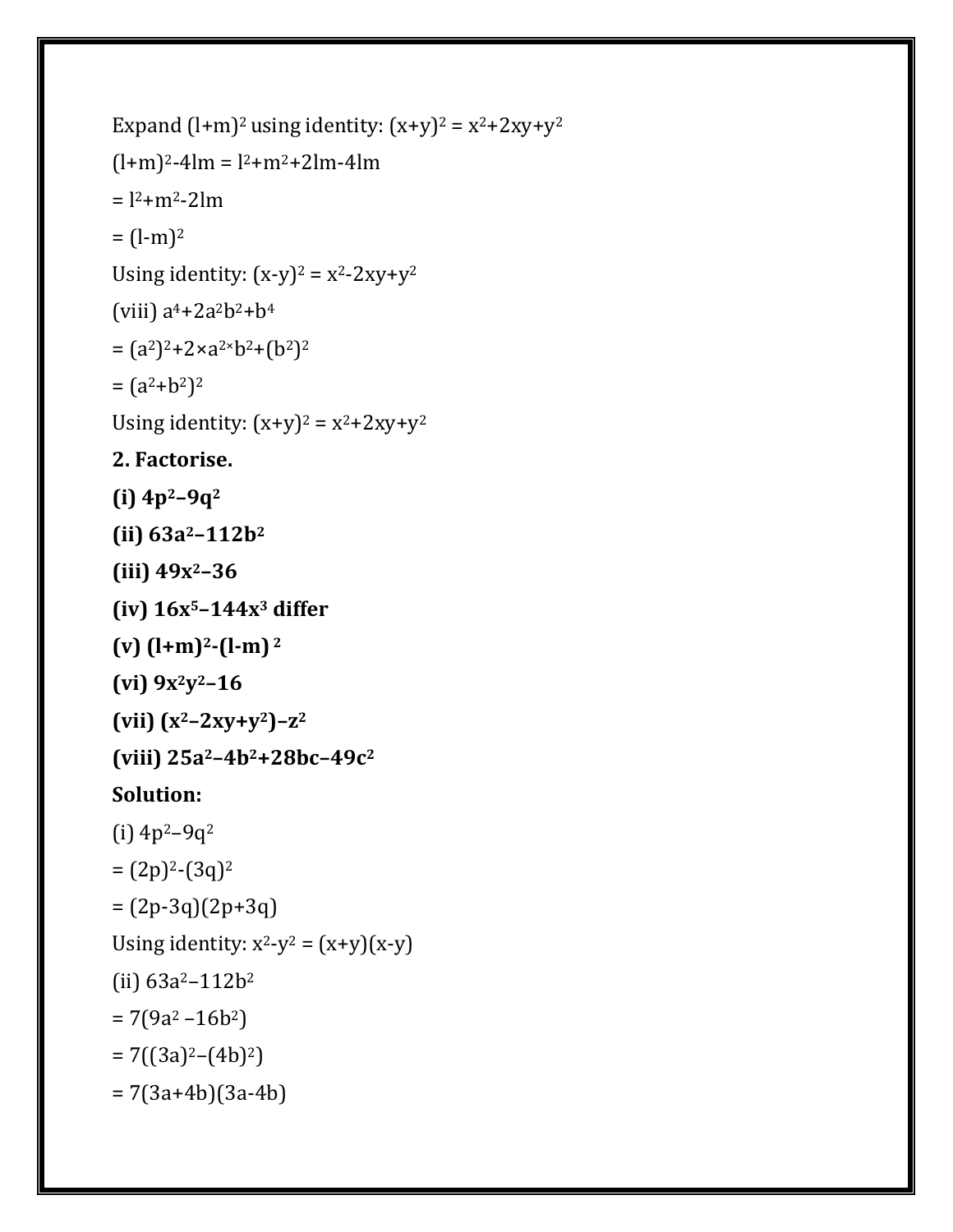```
Using identity: x^2-y^2 = (x+y)(x-y)(iii) 49x^2-36= (7a)^2 -6^2= (7a+6)(7a-6)Using identity: x^2-y^2 = (x+y)(x-y)(iv) 16x^5 - 144x^3= 16x^3(x^2-9)= 16x^3(x^2-9)= 16x^3(x-3)(x+3)Using identity: x^2-y^2 = (x+y)(x-y)(v) (l+m) <sup>2</sup>-(l-m)<sup>2</sup>
= \{(l+m)-(l-m)\}\{(l+m)+(l-m)\}Using Identity: x^2-y^2 = (x+y)(x-y)= (l+m-l+m)(l+m+l-m)= (2m)(2l)= 4 ml
(vi) 9x^2y^2-16= (3xy)^{2}-4^2= (3xy-4)(3xy+4)Using Identity: x^2-y^2 = (x+y)(x-y)(vii) (x^2-2xy+y^2)-z^2=(x-y)^2-z^2Using Identity: (x-y)^2 = x^2-2xy+y^2=\{(x-y)-z\}\{(x-y)+z\}= (x-y-z)(x-y+z)Using Identity: x^2-y^2 = (x+y)(x-y)(viii) 25a2–4b2+28bc–49c2
```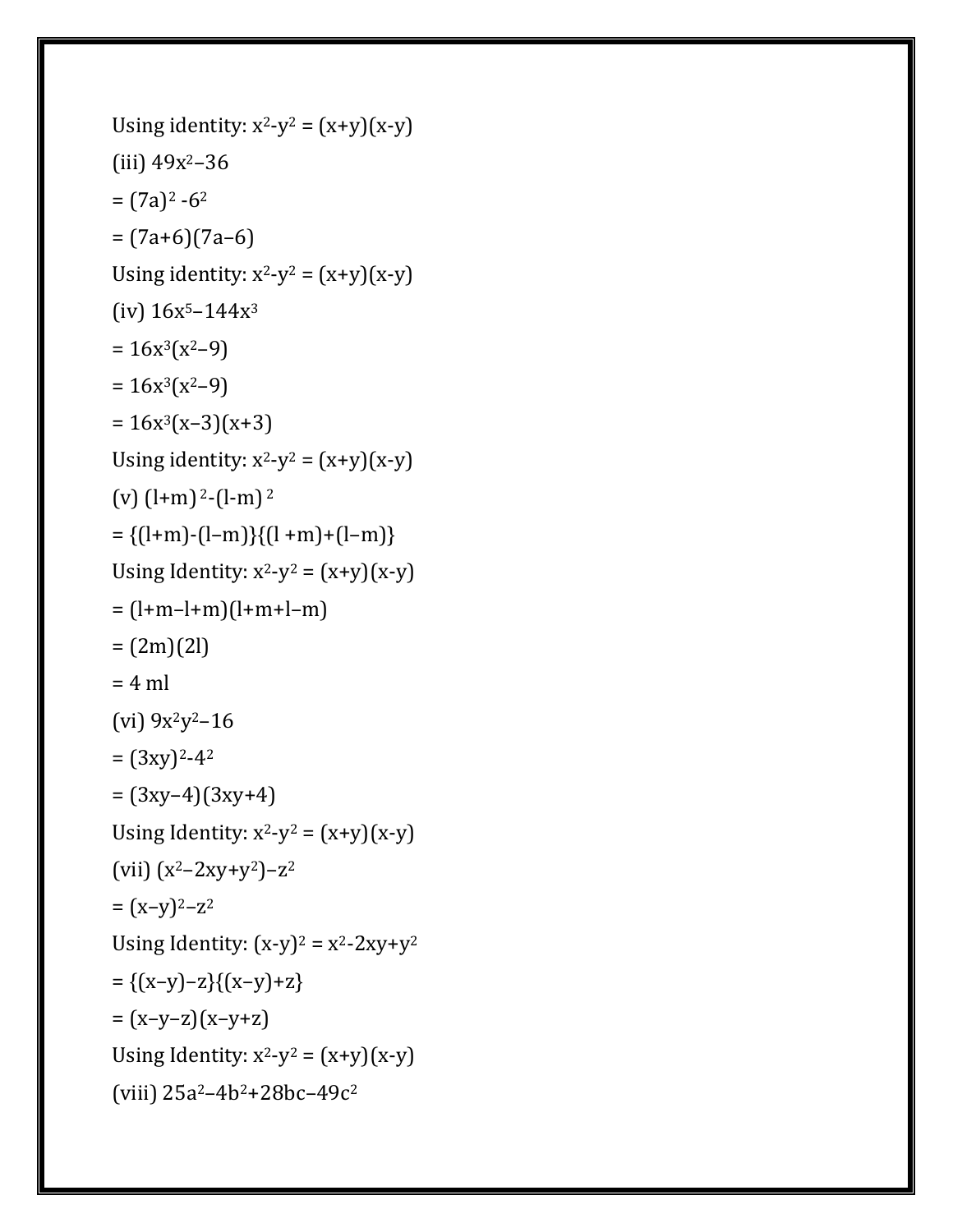```
= 25a^2 - (4b^2 - 28bc + 49c^2)= (5a)^{2} - \{(2b)^{2} - 2(2b)(7c) + (7c)^{2}\}= (5a)^2 - (2b - 7c)^2Using Identity: x^2-y^2 = (x+y)(x-y), we have
= (5a+2b-7c)(5a-2b-7c)
3. Factorise the expressions.
(i) ax2+bx
(ii) 7p2+21q2
(iii) 2x3+2xy2+2xz2
(iv) am2+bm2+bn2+an2
(v) (lm+l)+m+1
(vi) y(y+z)+9(y+z)
(vii) 5y2–20y–8z+2yz
(viii) 10ab+4a+5b+2
(ix)6xy–4y+6–9x
Solution:
(i) ax^2+bx = x(ax+b)(ii) 7p^2+21q^2 = 7(p^2+3q^2)(iii) 2x^3+2xy^2+2xz^2 = 2x(x^2+y^2+z^2)(iv) am^2+bm^2+an^2 = m^2(a+b)+n^2(a+b) = (a+b)(m^2+n^2)(v) (lm+l)+m+1 = lm+m+l+1 = m(l+1)+(l+1) = (m+1)(l+1)(vi) y(y+z)+9(y+z) = (y+9)(y+z)(vii) 5y^2-20y-8z+2yz = 5y(y-4)+2z(y-4) = (y-4)(5y+2z)(viii) 10ab+4a+5b+2 = 5b(2a+1)+2(2a+1) = (2a+1)(5b+2)
(ix) 6xy-4y+6-9x = 6xy-9x-4y+6 = 3x(2y-3)-2(2y-3) = (2y-3)(3x-2)4.Factorise.
(i) a4–b4
```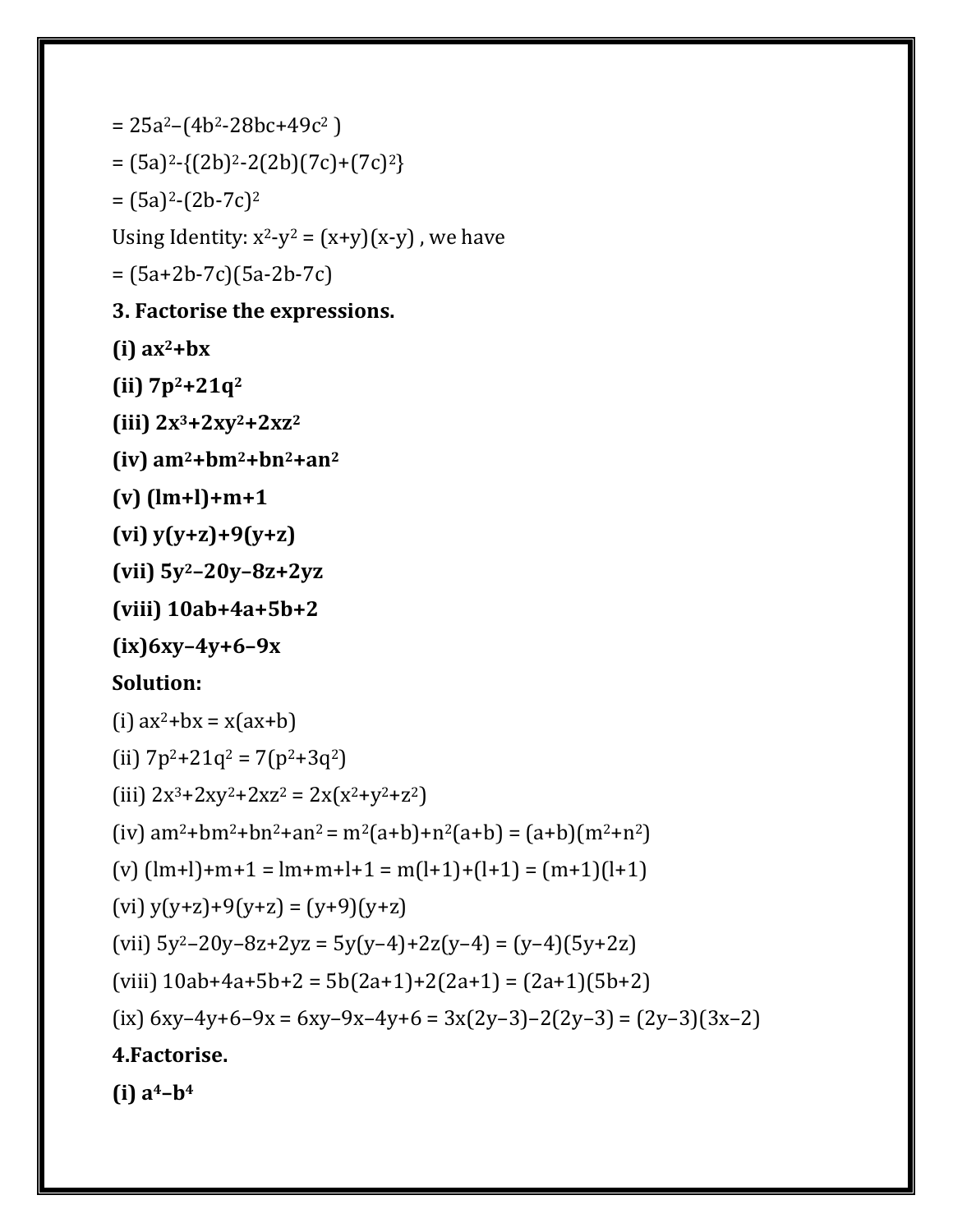## **5. Factorise the following expressions.**

```
(iii) x4–(y+z) 4
(iv) x4–(x–z) 4
(v) a4–2a2b2+b4
Solution:
(i) a^4-b^4= (a^2)^2 - (b^2)^2= (a^2-b^2) (a^2+b^2)= (a - b)(a + b)(a<sup>2</sup>+b<sup>2</sup>)(ii) p^4 - 81= (p<sup>2</sup>)<sup>2</sup>-(9)<sup>2</sup>= (p<sup>2</sup>-9)(p<sup>2</sup>+9)= (p^2-3^2)(p^2+9)=(p-3)(p+3)(p^2+9)(iii) x^4 - (y+z)^4 = (x^2)^2 - [(y+z)^2]^2=\{x^2-(y+z)^2\}\{x^2+(y+z)^2\}=\{(x-(y+z))(x+(y+z))\}(x^2+(y+z)^2\}= (x-y-z)(x+y+z) (x^2+(y+z)^2)(iv) x^4 - (x-z)^4 = (x^2)^2 - \{(x-z)^2\}^2=\{x^2-(x-z)^2\}\{x^2+(x-z)^2\}= { x-(x-z) }{x+(x-z) } { x^2+(x-z)^2 }= z(2x-z)(x^2+x^2-2xz+z^2)= z(2x-z)( 2x^2-2xz+z^2)(v) a^4 - 2a^2b^2 + b^4 = (a^2)^2 - 2a^2b^2 + (b^2)^2= (a^2-b^2)^2= ((a-b)(a+b))^2
```
**(ii) p4–81**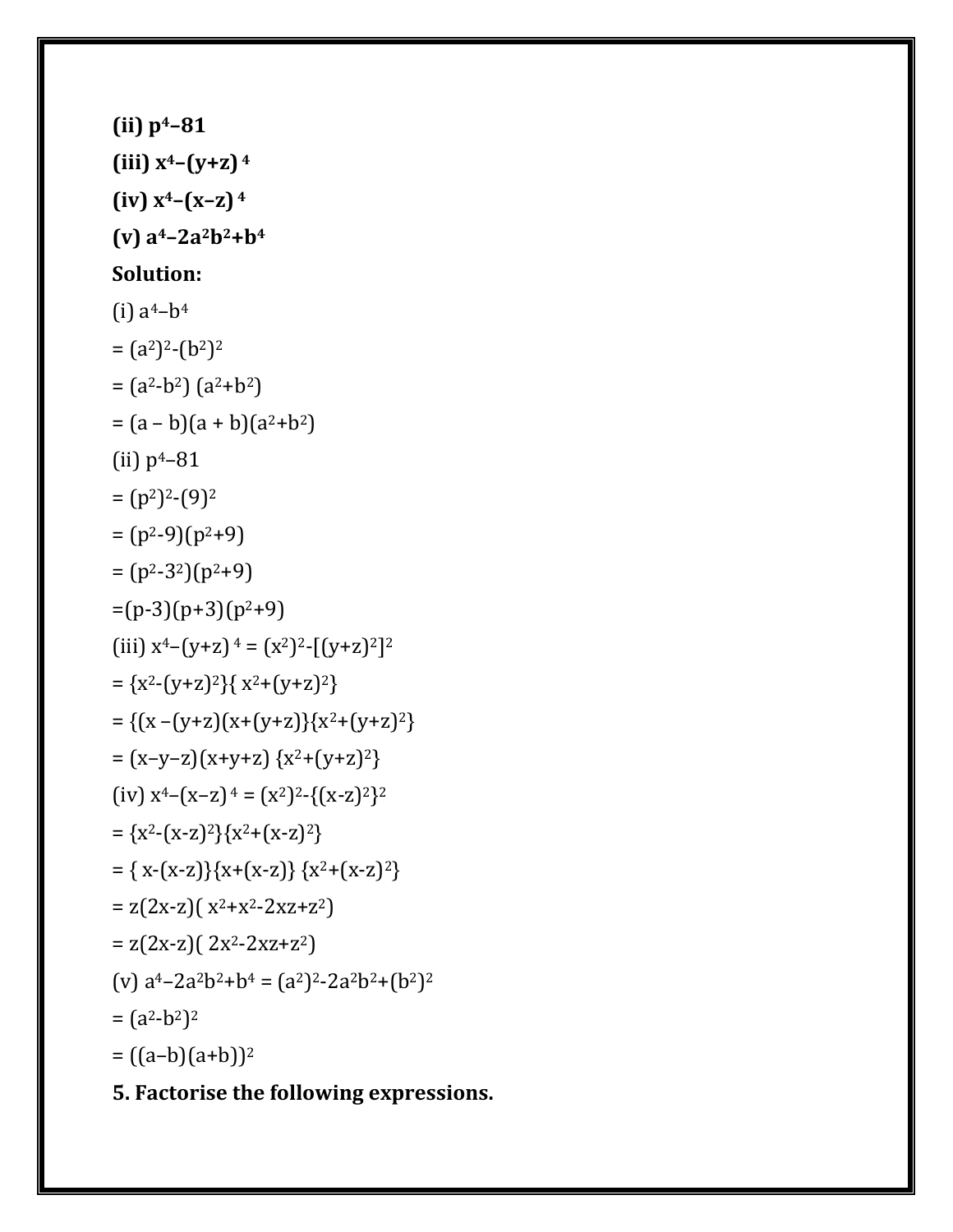```
(i) p2+6p+8
(ii) q2–10q+21
(iii) p2+6p–16
Solution:
(i) p^2+6p+8We observed that, 8 = 4 \times 2 and 4+2 = 6p^2+6p+8 can be written as p^2+2p+4p+8Taking Common terms, we get
p^2+6p+8 = p^2+2p+4p+8 = p(p+2)+4(p+2)Again p+2 is common in both the terms.
= (p+2)(p+4)This implies: p^2+6p+8 = (p+2)(p+4)(ii) q^2 - 10q + 21Observed that, 21 = -7 \times -3 and -7 + (-3) = -10q^2-10q+21 = q^2-3q-7q+21= q(q-3)-7(q-3)= (q-7)(q-3)This implies q^2-10q+21 = (q-7)(q-3)(iii) p^2+6p-16We observed that, -16 = -2 \times 8 and 8 + (-2) = 6p^2+6p-16 = p^2-2p+8p-16= p(p-2)+8(p-2)= (p+8)(p-2)So, p^2+6p-16 = (p+8)(p-2)
```
Exercise 14.3 Page No: 227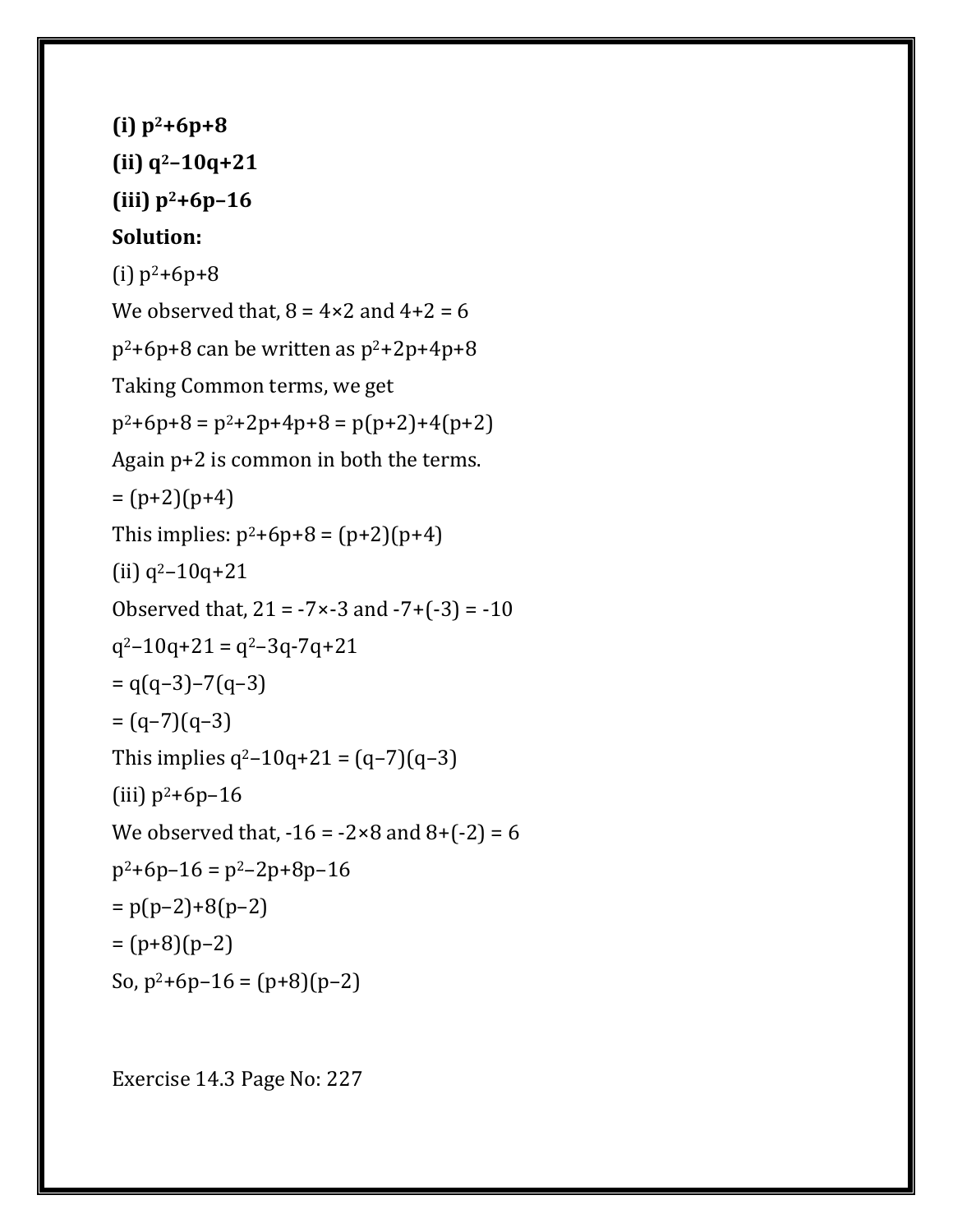**1. Carry out the following divisions.**

**(i) 28x<sup>4</sup> ÷ 56x**

**(ii) –36y<sup>3</sup> ÷ 9y<sup>2</sup>**

**(iii) 66pq2r <sup>3</sup> ÷ 11qr<sup>2</sup>**

 $(iv)$  34x<sup>3</sup>y<sup>3</sup>z<sup>3</sup> ÷ 51xy<sup>2</sup>z<sup>3</sup>

**(v) 12a8b<sup>8</sup> ÷ (– 6a6b4)**

#### **Solution:**

 $(i)28x^4 = 2 \times 2 \times 7 \times x \times x \times x \times x$ 

 $56x = 2 \times 2 \times 2 \times 7 \times x$ 

$$
28x^4 \div 56x = \frac{2 \times 2 \times 7 \times x \times x \times x \times x}{2 \times 2 \times 2 \times 7 \times x} = \frac{x^3}{2} = \frac{1}{2}x^3
$$

(ii) 
$$
-36y^3 \div 9y^2 = \frac{-2 \times 2 \times 3 \times 3 \times y \times y \times y}{3 \times 3 \times y \times y} = -4y
$$

(iii) 66pq<sup>2</sup>r<sup>3</sup> ÷ 11qr<sup>2</sup> = 
$$
\frac{2 \times 3 \times 11 \times p \times q \times q \times r \times r}{11 \times q \times r \times r}
$$
 = 6pqr

(iv) 
$$
34x^3y^3z^3 \div 51xy^2z^3 = \frac{2 \times 17 \times x \times x \times x \times y \times y \times y \times z \times z \times z}{3 \times 17 \times x \times y \times y \times z \times z \times z} = \frac{2}{3}x^2y
$$

(v) 
$$
12a^8b^8 \div (-6a^6b^4) = \frac{2 \times 2 \times 3 \times a^8 \times b^8}{-2 \times 3 \times a^6 \times b^4} = -2a^2b^4
$$

#### **2. Divide the given polynomial by the given monomial.**

(i) 
$$
(5x^2-6x) \div 3x
$$
  
\n(ii)  $(3y^8-4y^6+5y^4) \div y^4$   
\n(iii)  $8(x^3y^2z^2+x^2y^3z^2+x^2y^2z^3) \div 4x^2y^2z^2$   
\n(iv)  $(x^3+2x^2+3x) \div 2x$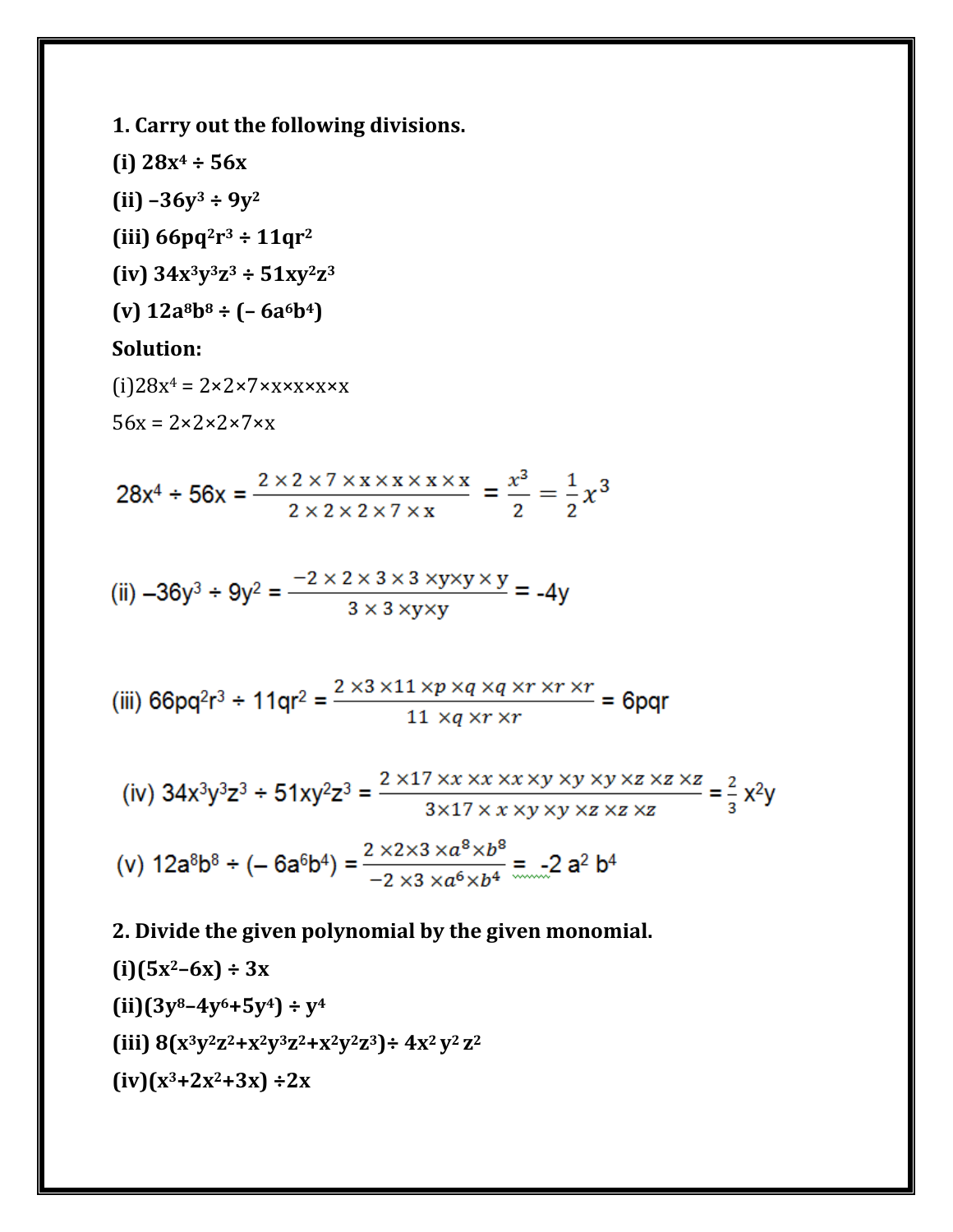# **(v) (p3q6–p6q3) ÷ p3q<sup>3</sup>**

## **Solution:**

(i) 
$$
5x^2 - 6x = x(5x - 6)
$$
  
\n $(5x^2 - 6x) \div 3x = \frac{x(5x - 6)}{3x} = \frac{1}{3}(5x - 6)$   
\n(ii)  $3y^8 - 4y^6 + 5y^4 = y^4(3y^4 - 4y^2 + 5)$   
\n $(3y^8 - 4y^6 + 5y^4) \div y^4 = \frac{y^4(3y^4 - 4y^2 + 5)}{y^4} = 3y^4 - 4y^2 + 5$   
\n(iii)  $8(x^3y^2z^2 + x^2y^3z^2 + x^2y^2z^3) = 8x^2y^2z^2(x + y + z)$   
\n $8(x^3y^2z^2 + x^2y^3z^2 + x^2y^2z^3) \div 4x^2y^2z^2 = \frac{8x^2y^2z^2(x + y + z)}{4x^2y^2z^2} = 2(x + y + z)$   
\n(iv)  $x^3 + 2x^2 + 3x = x(x^2 + 2x + 3)$   
\n $(x^3 + 2x^2 + 3x) \div 2x = \frac{x(x^3 + 2x^2 + 3)}{2x} = \frac{1}{2}(x^2 + 2x + 3)$   
\n(v)  $p^3q^6 - p^6q^3 = p^3q^3(q^3 - p^3)$   
\n $(p^3q^6 - p^6q^3) \div p^3q^3 = \frac{p^3q^3(q^3 - p^3)}{p^3q^3} = q^3 - p^3$ 

## **3. Work out the following divisions.**

(i) 
$$
(10x-25) \div 5
$$
  
\n(ii)  $(10x-25) \div (2x-5)$   
\n(iii)  $10y(6y+21) \div 5(2y+7)$   
\n(iv)  $9x^2y^2(3z-24) \div 27xy(z-8)$   
\n(v)  $96abc(3a-12)(5b-30) \div 144(a-4)(b-6)$   
\nSolution:  
\n(i)  $(10x-25) \div 5 = 5(2x-5)/5 = 2x-5$   
\n(ii)  $(10x-25) \div (2x-5) = 5(2x-5)/(2x-5) = 5$   
\n(iii)  $10y(6y+21) \div 5(2y+7) = 10y \times 3(2y+7)/5(2y+7) = 6y$   
\n(iv)  $9x^2y^2(3z-24) \div 27xy(z-8) = 9x^2y^2 \times 3(z-8)/27xy(z-8) = xy$   
\n(v)  $96abc(3a-12) (5b-30) \div 144(a-4)(b-6) = \frac{96abc \times 3(a-4) \times 5(b-6)}{144(a-4)(b-6)} = 10ab$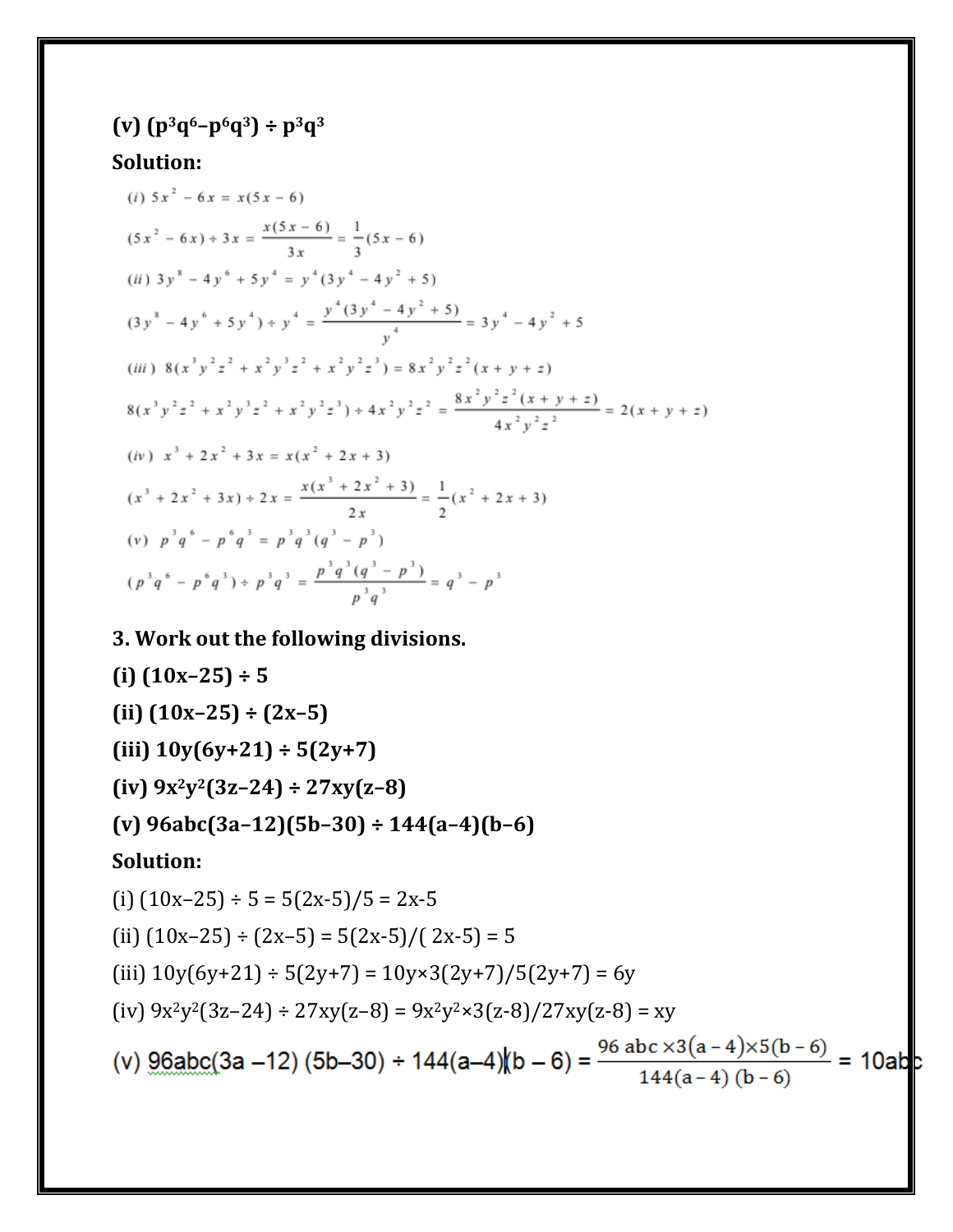# **4. Divide as directed. (i) 5(2x+1)(3x+5)÷ (2x+1) (ii) 26xy(x+5)(y–4)÷13x(y–4) (iii) 52pqr(p+q)(q+r)(r+p) ÷ 104pq(q+r)(r+p) (iv) 20(y+4) (y2+5y+3) ÷ 5(y+4) (v) x(x+1) (x+2)(x+3) ÷ x(x+1) Solution:**

(*i*)  $5(2x + 1) (3x + 5) \div (2x + 1) = \frac{5(2x + 1) (3x + 5)}{(2x + 1)}$  $= 5(3x + 5)$ (ii) 26 xy (x + 5) (y - 4) + 13 x (y - 4) =  $\frac{2 \times 13 \times xy (x + 5) (y - 4)}{13 x (y - 4)}$  $= 2y(x + 5)$ (iii) 52 pqr  $(p + q) (q + r) (r + p) \div 104$  pq  $(q + r) (r + p)$  $=\frac{2\times2\times13\times p\times q\times r\times (p+q)\times (q+r)\times (r+p)}{2\times2\times2\times13\times p\times q\times (q+r)\times (r+p)}$  $=\frac{1}{2}r(p+q)$ (iv) 20  $(y + 4) (y^2 + 5y + 3) = 2 \times 2 \times 5 \times (y + 4) (y^2 + 5y + 3)$ 20  $(y + 4) (y^2 + 5y + 3) \div 5 (y + 4) = \frac{2 \times 2 \times 5 \times (y + 4) \times (y^2 + 5y + 3)}{5 \times (y + 4)}$  $= 4(y^2 + 5y + 3)$ (v)  $x(x+1)(x+2)(x+3) + x(x+1) = \frac{x(x+1)(x+2)(x+3)}{x(x+1)}$  $=(x + 2)(x + 3)$ 

**5. Factorise the expressions and divide them as directed.**

**(i) (y2+7y+10)÷(y+5) (ii) (m2–14m–32)÷(m+2) (iii) (5p2–25p+20)÷(p–1) (iv) 4yz(z2+6z–16)÷2y(z+8) (v) 5pq(p2–q2)÷2p(p+q) (vi) 12xy(9x2–16y2)÷4xy(3x+4y)**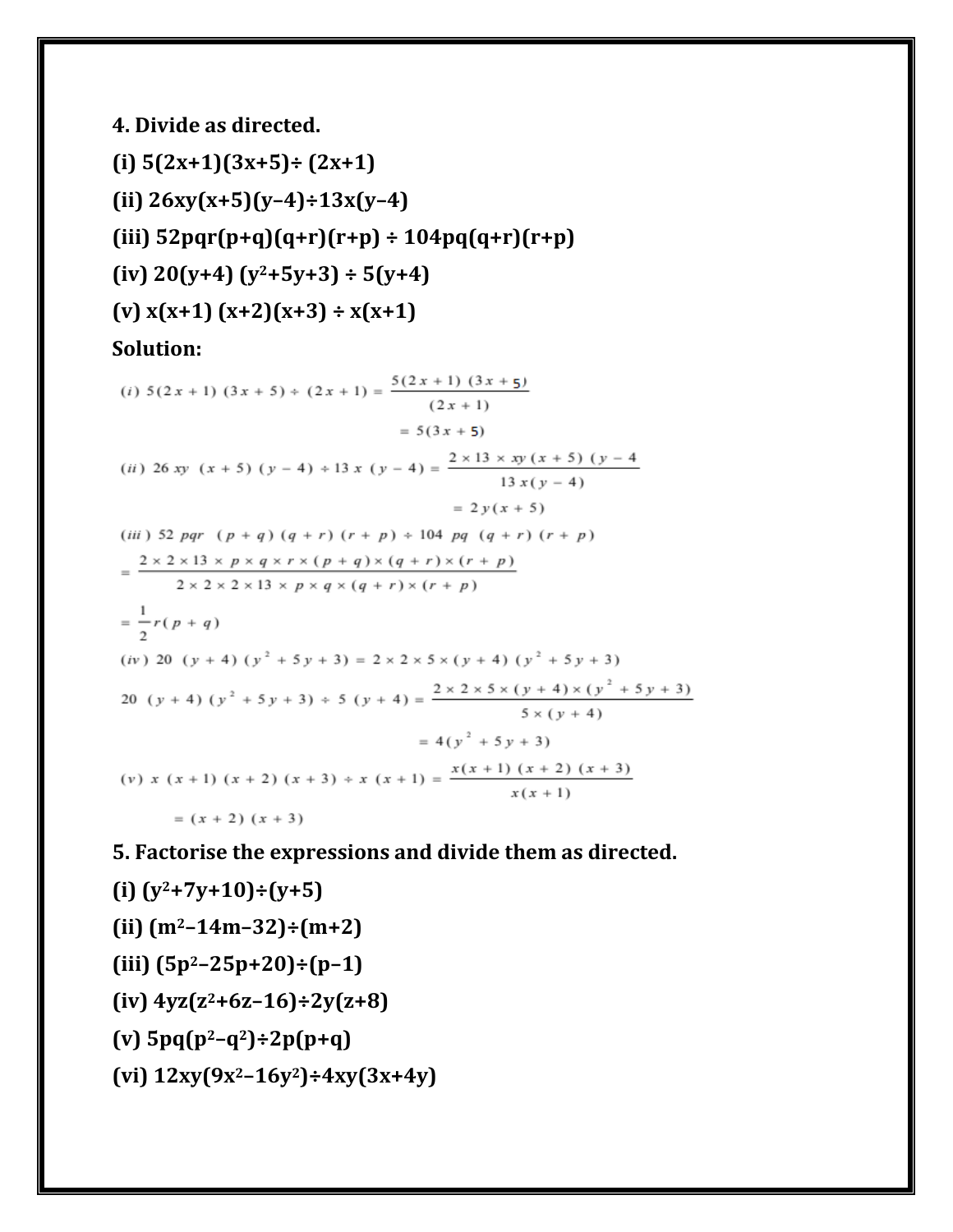**(vii) 39y3(50y2–98) ÷ 26y2(5y+7) Solution: (i) (y2+7y+10)÷(y+5)** First solve for equation,  $(y^2+7y+10)$  $(y^{2}+7y+10) = y^{2}+2y+5y+10 = y(y+2)+5(y+2) = (y+2)(y+5)$ Now,  $(y^2+7y+10) \div (y+5) = (y+2)(y+5)/(y+5) = y+2$ **(ii) (m2–14m–32)÷ (m+2)** Solve for  $m^2-14m-32$ , we have  $m^2-14m-32 = m^2+2m-16m-32 = m(m+2)-16(m+2) = (m-16)(m+2)$ Now,  $(m^2-14m-32)$ ÷ $(m+2)$  =  $(m-16)(m+2)/(m+2)$  = m-16 **(iii) (5p2–25p+20)÷(p–1)** Step 1: Take 5 common from the equation,  $5p^2-25p+20$ , we get  $5p^2 - 25p + 20 = 5(p^2 - 5p + 4)$ Step 2: Factorize  $p^2$ –5p+4  $p^2-5p+4 = p^2-p-4p+4 = (p-1)(p-4)$ Step 3: Solve original equation  $(5p^2-25p+20) \div (p-1) = 5(p-1)(p-4)/(p-1) = 5(p-4)$ **(iv) 4yz(z<sup>2</sup> + 6z–16)÷ 2y(z+8)** Factorize  $z^2+6z-16$ ,  $z^2+6z-16 = z^2-2z+8z-16 = (z-2)(z+8)$ Now,  $4yz(z^2+6z-16) \div 2y(z+8) = 4yz(z-2)(z+8)/2y(z+8) = 2z(z-2)$ **(v) 5pq(p2–q2) ÷ 2p(p+q)**  $p^2-q^2$  can be written as  $(p-q)(p+q)$  using identity.  $5pq(p^2-q^2) \div 2p(p+q) = 5pq(p-q)(p+q)/2p(p+q) = 5/2q(p-q)$ **(vi) 12xy(9x2–16y2) ÷ 4xy(3x+4y)** Factorize  $9x^2-16y^2$ , we have  $9x^2-16y^2 = (3x)^2-(4y)^2 = (3x+4y)(3x-4y)$  using identity:  $p^2-q^2 = (p-q)(p+q)$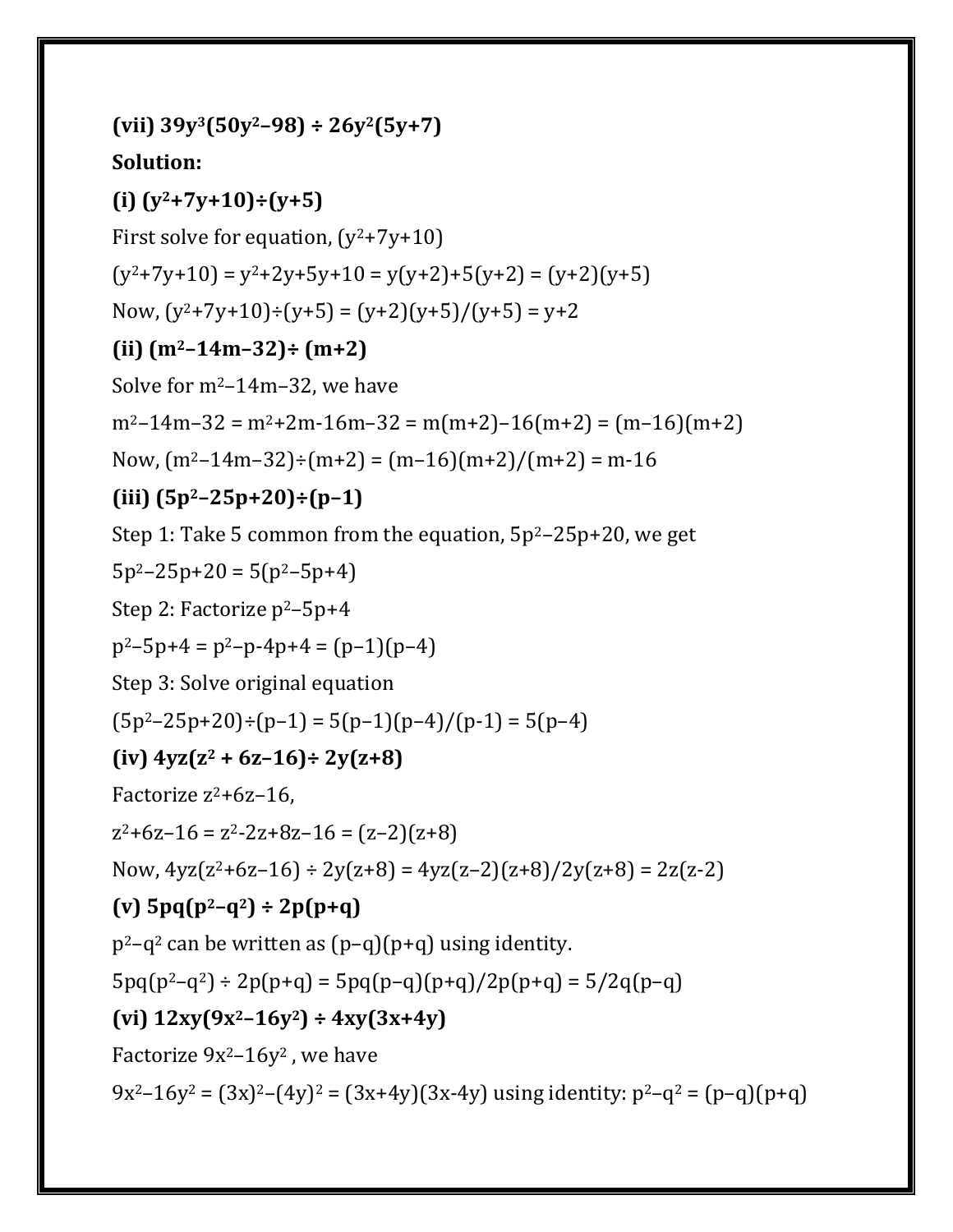Now,  $12xy(9x^2-16y^2) \div 4xy(3x+4y) = 12xy(3x+4y)(3x-4y) / 4xy(3x+4y) =$ 3(3x-4y) **(vii) 39y3(50y2–98) ÷ 26y2(5y+7)** st solve for 50y2–98, we have  $50y^2-98 = 2(25y^2-49) = 2((5y)^2-72) = 2(5y-7)(5y+7)$ Now,  $39y^{3}(50y^{2}-98) \div 26y^{2}(5y+7) =$ 

$$
\frac{3 \times 13 \times y^3 \times 2(5y - 7)(5y + 7)}{2 \times 13 \times y^2(5y + 7)} = 3y(5y - 7)
$$

Exercise 14.4 Page No: 228

**1. 4(x–5) = 4x–5**

#### **Solution:**

 $4(x-5) = 4x - 20 \neq 4x - 5 = RHS$ 

The correct statement is  $4(x-5) = 4x-20$ 

**2. x(3x+2) = 3x2+2**

#### **Solution:**

LHS =  $x(3x+2) = 3x^2+2x \neq 3x^2+2$  = RHS

The correct solution is  $x(3x+2) = 3x^2+2x$ 

#### **3. 2x+3y = 5xy**

#### **Solution:**

LHS=  $2x+3y \neq R$ . H. S

The correct statement is  $2x+3y = 2x+3y$ 

#### **4. x+2x+3x = 5x**

#### **Solution:**

LHS =  $x+2x+3x = 6x \neq R$ HS

The correct statement is  $x+2x+3x = 6x$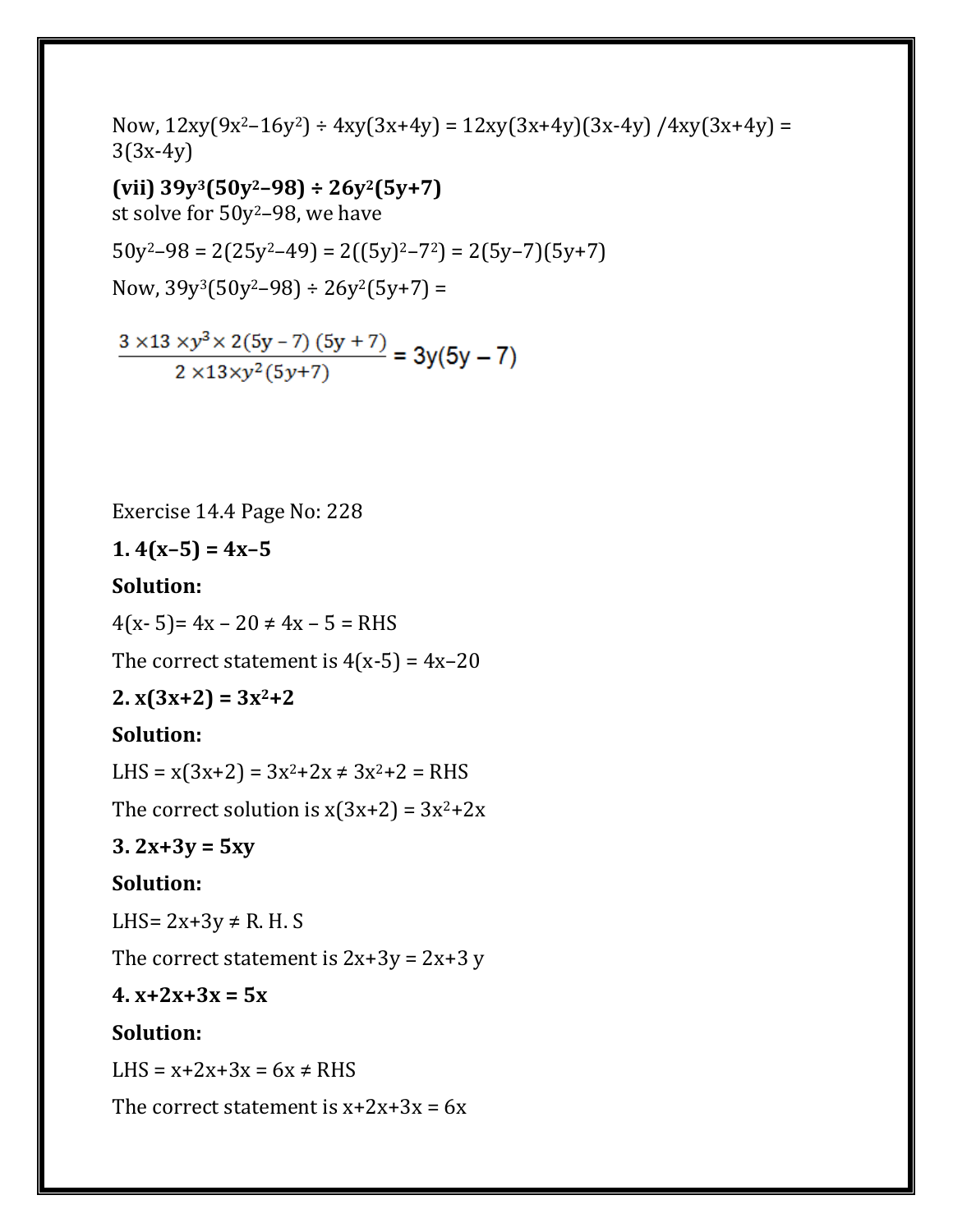#### **5. 5y+2y+y–7y = 0**

#### **Solution:**

LHS =  $5y+2y+y-7y = y \neq RHS$ 

The correct statement is  $5y+2y+y-7y = y$ 

#### **6. 3x+2x = 5x<sup>2</sup>**

#### **Solution:**

LHS =  $3x+2x = 5x \neq RHS$ 

The correct statement is  $3x+2x = 5x$ 

#### **7. (2x) <sup>2</sup>+4(2x)+7 = 2x2+8x+7**

#### **Solution:**

LHS =  $(2x)^{2+4}(2x)$ +7 =  $4x^{2}$ +8x+7  $\neq$  RHS

The correct statement is  $(2x)^{2}+4(2x)+7 = 4x^{2}+8x+7$ 

#### **8. (2x) <sup>2</sup>+5x = 4x+5x = 9x**

#### **Solution:**

LHS =  $(2x)^{2}$ +5x =  $4x^{2}$ +5x  $\neq$  9x = RHS

The correct statement is $(2x)^{2}$ +5x = 4x<sup>2</sup>+5x

#### **9. (3x + 2) <sup>2</sup> = 3x2+6x+4**

#### **Solution:**

LHS =  $(3x+2)^2 = (3x)^2 + 2^2 + 2x^2 + 3x^2 = 9x^2 + 4 + 12x \neq R$ HS

The correct statement is  $(3x + 2)^2 = 9x^2 + 4 + 12x$ 

#### **10. Substituting**  $x = -3$  **in**

**(a) x<sup>2</sup> + 5x + 4 gives (– 3) <sup>2</sup>+5(– 3)+4 = 9+2+4 = 15**

**(b) x<sup>2</sup> – 5x + 4 gives (– 3) <sup>2</sup>– 5( – 3)+4 = 9–15+4 = – 2**

(c) 
$$
x^2 + 5x
$$
 gives  $(-3)^2+5(-3) = -9-15 = -24$ 

#### **Solution:**

(a) Substituting  $x = -3$  in  $x^2+5x+4$ , we have

 $x^2+5x+4 = (-3)^2+5(-3)+4 = 9-15+4 = -2$ . This is the correct answer.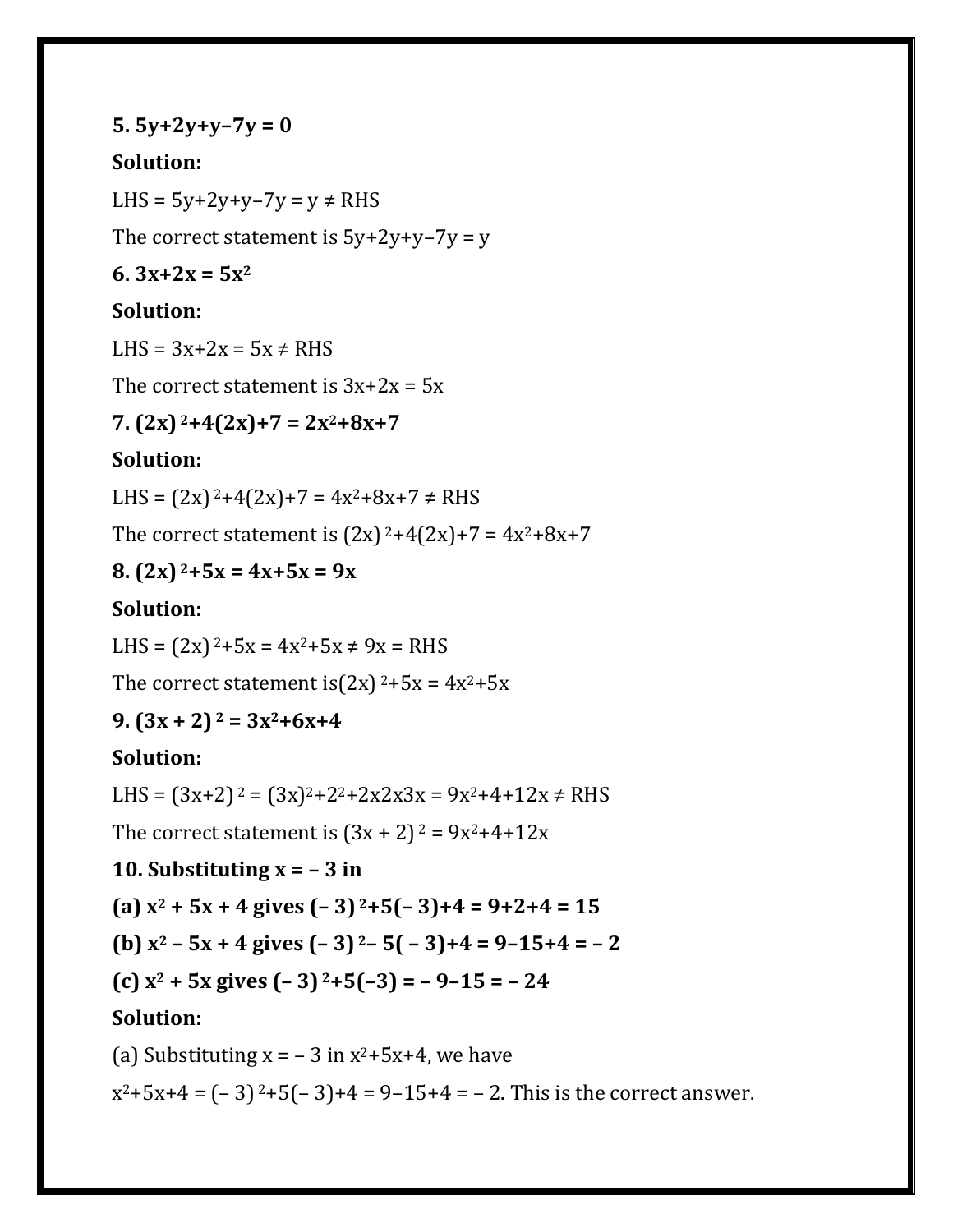(b) Substituting  $x = -3$  in  $x^2-5x+4$  $x^2-5x+4 = (-3)^2-5(-3)+4 = 9+15+4 = 28$ . This is the correct answer (c)Substituting  $x = -3$  in  $x^2+5x$  $x^2+5x = (-3)^2+5(-3) = 9-15 = -6$ . This is the correct answer **11.(y–3)<sup>2</sup> = y2–9**

### **Solution:**

LHS =  $(y-3)^2$ , which is similar to  $(a-b)^2$  identity, where  $(a-b)^2 = a^2+b^2-2ab$ .  $(y - 3)^2 = y^2 + (3)^2 - 2y \times 3 = y^2 + 9 - 6y \neq y^2 - 9 = RHS$ 

The correct statement is  $(y-3)^2 = y^2 + 9 - 6y$ 

**12. (z+5) <sup>2</sup> = z2+25**

### **Solution:**

LHS =  $(z+5)^2$ , which is similar to  $(a + b)^2$  identity, where  $(a+b)^2 = a^2 + b^2 + 2ab$ .

 $(z+5)^2 = z^2+5^2+2 \times 5 \times z = z^2+25+10z \neq z^2+25 = RHS$ 

The correct statement is  $(z+5)^2 = z^2+25+10z$ 

## **13. (2a+3b)(a–b) = 2a2–3b<sup>2</sup>**

## **Solution:**

LHS =  $(2a+3b)(a-b) = 2a(a-b)+3b(a-b)$ 

 $= 2a^2 - 2ab + 3ab - 3b^2$ 

 $= 2a^2 + ab - 3b^2$ 

```
\neq 2a^2 - 3b^2 = RHS
```
The correct statement is  $(2a+3b)(a-b) = 2a^2+ab-3b^2$ 

## $14. (a+4)(a+2) = a^2 + 8$

## **Solution:**

LHS =  $(a+4)(a+2) = a(a+2)+4(a+2)$  $= a^2 + 2a + 4a + 8$  $= a^2 + 6a + 8$  $\neq$  a<sup>2</sup>+8 = RHS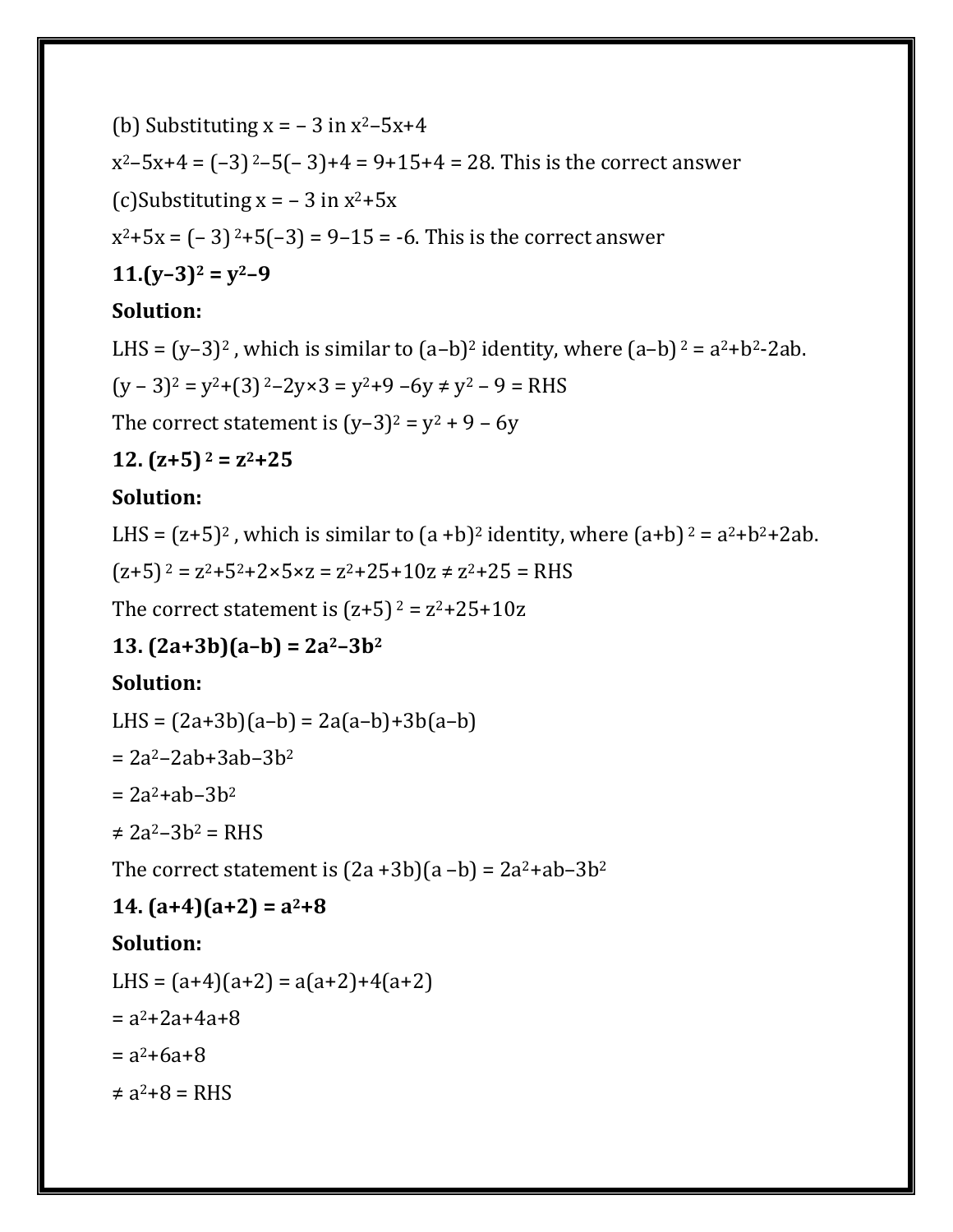The correct statement is  $(a+4)(a+2) = a^2+6a+8$ 

## **15. (a–4)(a–2) = a2–8**

## **Solution:**

LHS =  $(a-4)(a-2) = a(a-2)-4(a-2)$  $= a^2 - 2a - 4a + 8$  $= a^2 - 6a + 8$  $\neq$  a<sup>2</sup>-8 = RHS

The correct statement is  $(a-4)(a-2) = a^2-6a+8$ 

## $16. 3x^2/3x^2 = 0$

## **Solution:**

LHS =  $3x^2/3x^2 = 1 \neq 0$  = RHS

The correct statement is  $3x^2/3x^2 = 1$ 

## **17. (3x2+1)/3x<sup>2</sup> = 1 + 1 = 2**

## **Solution:**

LHS =  $(3x^2+1)/3x^2 = (3x^2/3x^2)+(1/3x^2) = 1+(1/3x^2) \neq 2 =$ RHS

The correct statement is  $(3x^2+1)/3x^2 = 1+(1/3x^2)$ 

## **18. 3x/(3x+2) = ½**

## **Solution:**

LHS =  $3x/(3x+2) \neq 1/2$  = RHS

The correct statement is  $3x/(3x+2) = 3x/(3x+2)$ 

## **19. 3/(4x+3) = 1/4x**

## **Solution:**

LHS =  $3/(4x+3) \neq 1/4x$ 

The correct statement is  $3/(4x+3) = 3/(4x+3)$ 

#### **20. (4x+5)/4x = 5**

## **Solution:**

LHS =  $(4x+5)/4x = 4x/4x + 5/4x = 1 + 5/4x \ne 5 = RHS$